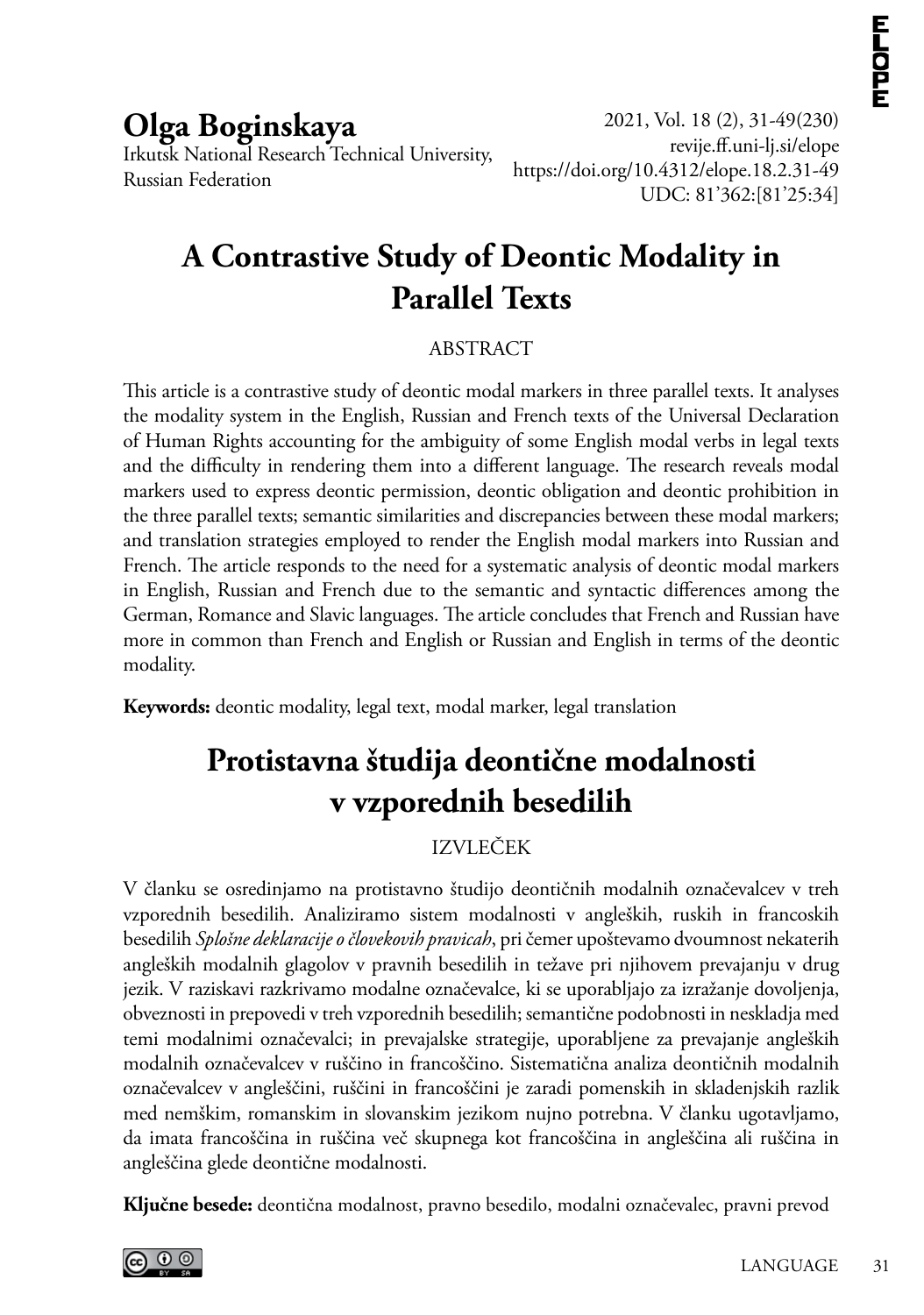### **1 Introduction**

The translation of international legal documents as a complex process involving different semiotic systems is one of the components of international relations. Legal texts which are regulative by nature have to inform about the law and prescribe some behaviours. These functions "must be rendered unambiguously in translating through the relevant linguistic realization patterns (performatives, modal verbs, lexical verbs)" (Trosborg 1997, 157). The legal language involves a large number of prescriptive sentences which convey directives, standards, rights, obligations, and prohibitions. The frequent use of modal markers is the feature that differs legal discourse from other types of discourses (Boginskaya 2020; Krapivkina 2017; Trosborg 1997).

A comparison of languages by their lexical and grammatical structures, in terms of configuration and intersection of application areas, is important for their study. Assessment of the degree of reliability of events is one of the main qualities of human existence and knowledge of the world.

Modality is a linguistic feature of any text, being a source of considerable difficulty for interpreters due to the subtle and complex nature of the meanings modals convey (Tiersma 1999; Bhatia and Bhatia 2011; Foley 2001; Garner 1995; Mellinkoff 1963; Mattila 2013). However, semantic discrepancies between the modal markers in English, French and Russian have been barely treated from the contrastive perspective. Thus, the main objective of this article is to carry out a contrastive analysis of modal markers as tools employed to express deontic modality in the three parallel legal texts in order to identify similarities and discrepancies between the English, French and Russian versions of this international document from the perspective of deontic modality expression. To achieve this objective, the research seeks answers to the following questions:

RQ1: What modal markers are used to express deontic permission, deontic obligation and deontic prohibition in the three parallel texts?

RQ2: Are there any similarities and discrepancies between the modal markers in the three parallel texts?

RQ3: What translation strategies are used to render the English modal markers into Russian and French?

A contrastive analysis of the English, French and Russian versions of the international legal document will provide evidence of difficulties in mediating among three languages.

The next part of the article sets the theoretical framework for the study. In Part 3, the methods employed to analyse the data are shown and the materials are described. Part 4 is devoted to the findings of the current study, including some examples of each function of the modal marker. The key findings are discussed in Part 5, while the final part provides a brief overview of the conclusions of the study.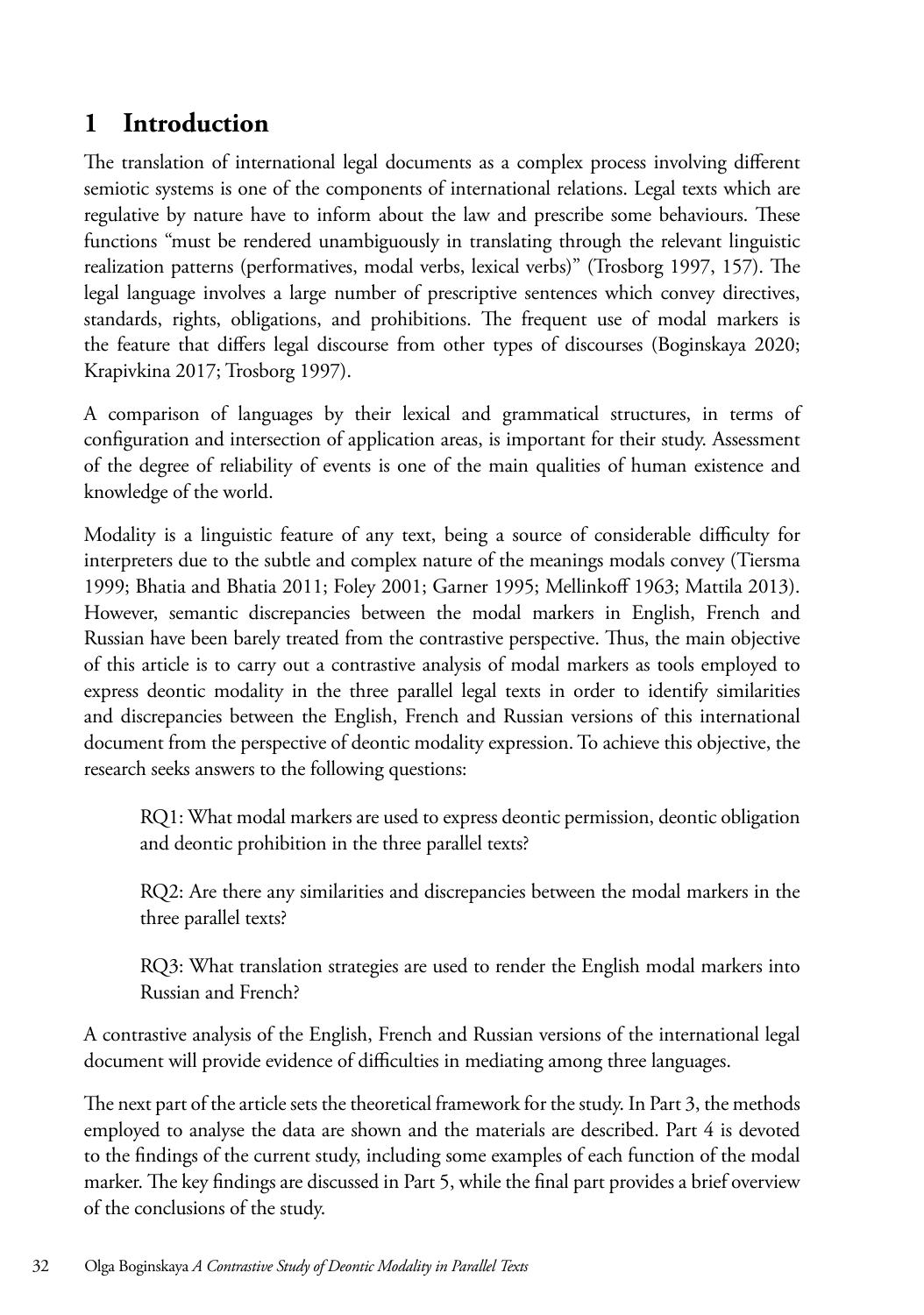## **2 Theoretical Framework**

## 2.1 Deontic Modality

In Systemic Functional Linguistics, language is considered to be a semantic system performing three functions: ideational, interpersonal and textual. The interpersonal function deals with the use of language to establish and maintain relationships with other people, to influence their behaviour, or to express one's own viewpoints. It is implemented through the mood and modality systems. The modality system, which is the focus of the present study, expresses the speaker's attitudes and judgments and reflects their assessments of the validity of propositions. The category of modality is built on the communicative-evaluative aspect whose linguistic development has a well-established tradition. Along with changes in scientific paradigms, the aspects of studies of modality have changed as well. However, most authors agree that modality belongs to the main language categories (e.g., Quirk et al. 1989). It expresses different types of relations between the utterance and reality, as well as different types of subjective qualifications of what is communicated, and "may be defined as the manner in which the meaning of a clause is qualified so as to reflect the speaker´s judgment of the likelihood of the proposition it expresses being true" (Quirk et al. 1989, 219).

In the linguistics literature (Halliday 1978; Lyons 1977; Bybee, Perkins, and Pagliuca 1994), three types of modality are distinguished: epistemic (modes of knowing), deontic (modes of obligation), and alethic (modes of truth). Alethic modality expresses the necessary truth of a proposition (Lyons 1977), epistemic modality expresses knowledge of an entity or an event, and deontic modality expresses permission or obligation (Lyons 1977; Palmer 2001, 2013).

The term *deontic modality* comes from the Greek word δέον, δεοντος ('duty'). Deontic modality means that the speaker "intervene[s] in the speech event by laying obligations or giving permission" (Downing and Locke 1992, 382); it conveys the idea that it is necessary for someone to do something (Depraetere and Langford 2020, 273; Panocová and Lukačín 2019). Lyons (1977, 823) claims that "[w]hen we impose upon someone the obligation to perform or to refrain from performing a particular act," we are describing "the state-of-affairs that will obtain if the act in question is performed" rather than his performance of that act.

The key exponents of modality are a set of modal markers that create a modal system (Palmer 2003, 2). In German, Slavic and Romance languages, the principal members of this system are modal verbs. Such verbs are typically used with other main verbs "to make an assessment, judgment or interpretation of what we are speaking or writing about, or express our attitude to this" (Parrott 2000, 152). Alongside the modal verbs are other markers (lexical modals) capable of conveying modal meanings.

## 2.2 Legal Discourse and Modality

According to Tiersma (1999), "legal language" is a sublanguage rather than a language distinct from General English, and is varied in response to different cultural contexts.

Studies show that besides the commonly recognized features of legal texts, such as legal terminology, Latinisms and archaic words, there are other lexical and syntactic features that are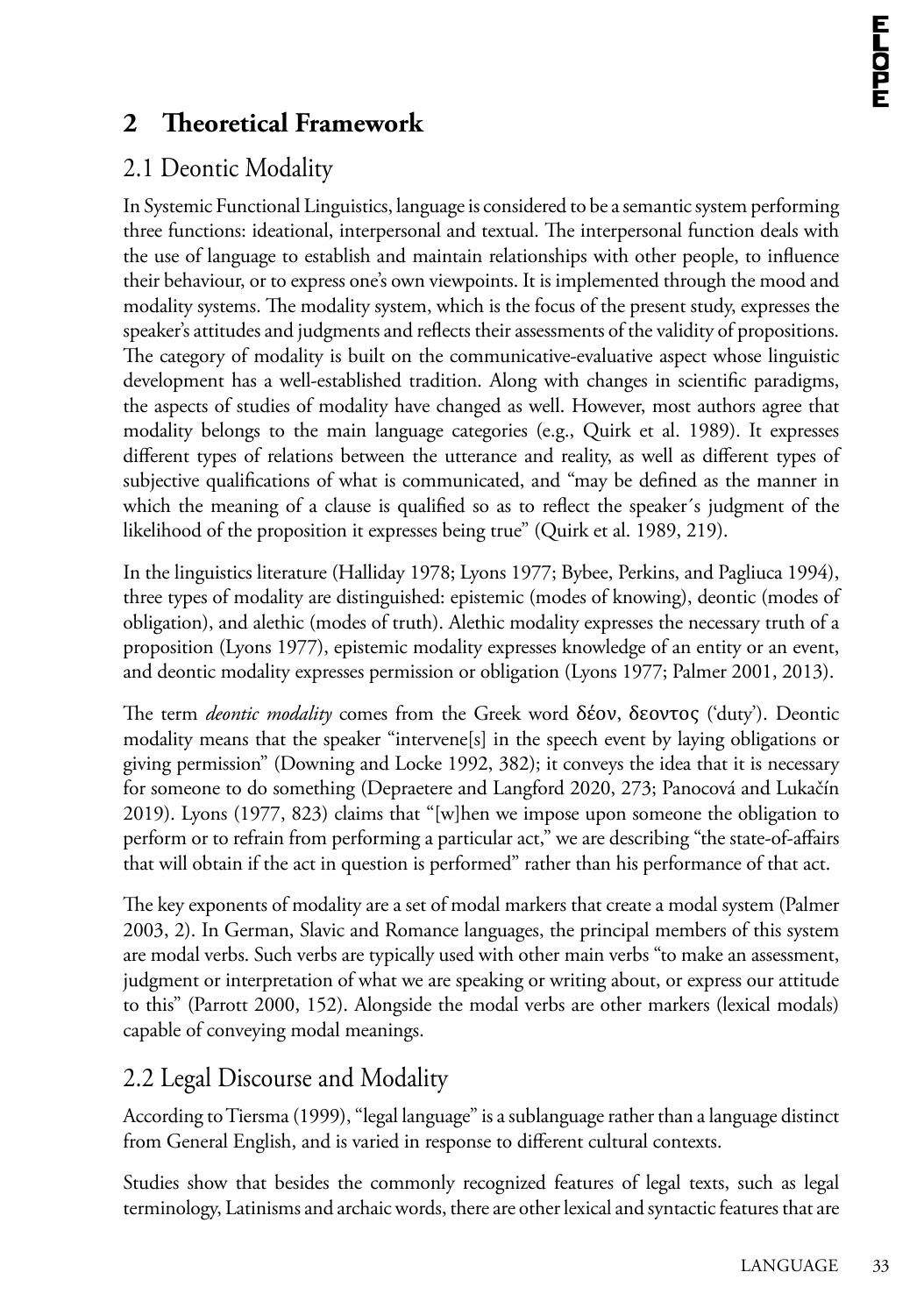characteristic of legal language: complex prepositions (*hereinafter, hereof*); modal verbs (e.g., *shall*); proper nouns denoting names for institutions, state bodies, titles; nominalizations; doublets (*null and void, will and testament, any and all*); passive structures, etc. Lawyers use language to demarcate their membership in the legal community, to create an aura of mystery, and to require a certain degree of education and thus block easy entry by outsiders. "The law is a profession of words" (Mellinkoff 1963, 6). In legal texts language is "the vehicle of the law" (Orts 2015, 486) carrying the legal concepts, and it is difficult for laypeople or outsiders in the legal community to understand.

One stylistic feature inherent in legal documents is its prescriptive nature. Prescriptive legal texts and deontic modality are closely connected (Williams 2007, 83). The former "are regulatory instruments containing rules of conduct or norms. Accordingly, they prescribe a specific course of action that an individual ought to conform to" (Sarcevic 1997, 11). The prescription is a variant of instruction, when any authority, social institution or legislative body becomes a source of motivation. Such prescriptions are aimed at regulating the norms of behaviour of individuals belonging to any social area. Therefore, prescriptive legal texts fall within the realm of deontic modality, which is bound up with imposing obligations, regulating and prescribing the recipient's behaviour (Gibova 2011, 7).

Modality may vary from one language to another one based on its lexical and syntactic features. This variation can create discrepancies which make the translation process challenging. For example, in their study on deontic modal language in the Polish and English versions of the Charter of Fundamental Rights of the European Union, Jaskot and Wiltos (2017) revealed irregularities at both the semantic and syntactic levels: a clear tendency to construct sentences with directly expressed modality in English, and a tendency to construct pseudo-descriptive sentences (whose modality is the result of conventionalization) in Polish. As Jaskot and Wiltos (2017, 11, 13) put it, "the lack of a clear modal functor in Polish sentences leaves ample room for possible interpretations". In her study on modality in English and Arabic, Baker (1992) revealed that English modals are grammatical, while the Arabic ones are a mixture of grammatical and lexical resources. The Arabic language possesses a richer system of lexical and grammatical means to express various nuances of modality. According to Lian and Jiang (2014, 499), in Chinese legal discourse,

the great majority of modal operators are high value modal verbs […], while in English translation translators tend to use median and low value modal verbs, such as *shall, may* and *should,* attempting to standardize people's behavior in a relatively gentle tone rather than in an enforced way, and to avoid "the excessive abstractions and impersonality of the laws".

Russian and French also have specific systems of modality which create obstacles when translating English legal texts into these languages. The similarities and discrepancies among the English, French and Russian deontic modals used in legal discourse are studied in the present article.

### 2.3 Deontic Modal Markers in English Legal Discourse

To carry out a contrastive analysis intended to find semantic similarities and discrepancies among the English, French and Russian modal markers, Part 2.3 deals with the semantic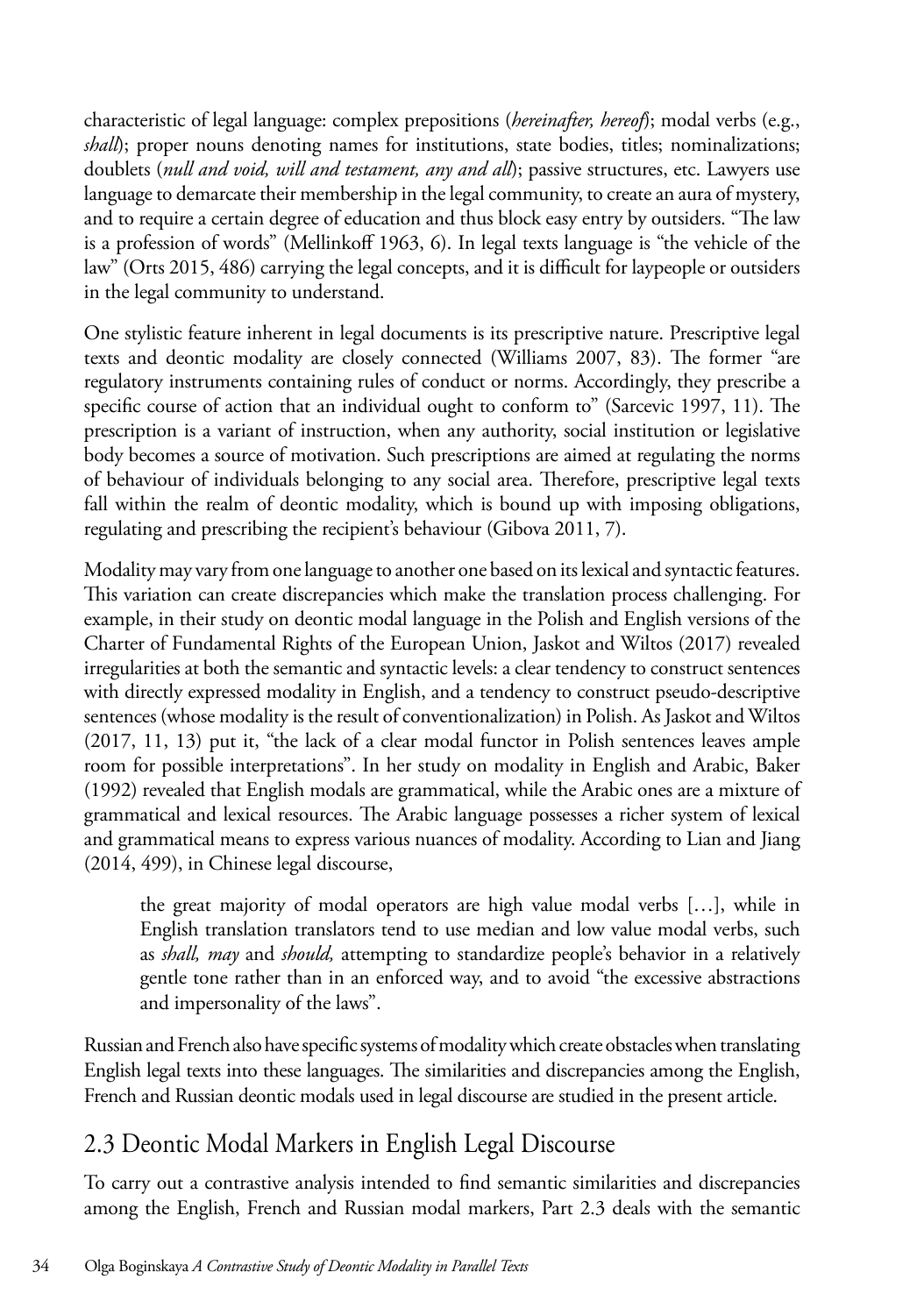functions of modal verbs *shall*, *should* and *may* and lexical modals *have the right to* and *be entitled to* found in the English version of the *Universal Declaration of Human Rights*. Other modal markers have not been considered simply because there are no occurrences of such forms in the English-language text.

### 2.3.1 *Shall*

As Williams (2007, 115) puts it, *shall*, that accounts for almost 23% of all finite verbal constructions, and is almost twice as common as its nearest modal rival, *may*, and continues to constitute one of the most characteristic features of legalese, whereas its use outside legal discourse is on the decline in favour of *will*. In the same vein, Cooper (2011, 6) who has reviewed the linguistic function of *shall* in contemporary English and its deontic function in Legal English, argues that the verb "has effectively faded into non‐use in the general language and, as such, has become an archaism; however, its use in both private legal and legislative texts is identified as being frequent".

Due to its frequent use in English legal discourse, *shall* is considered to be the most misused word, seen as "none other than an archaism which causes interpretation problems for legal specialists, translators, and lay readers" (Krapivkina 2017, 305), and "the biggest troublemaker" for legal experts and courts due to the lack of precision in using it in legislative texts (Wydick 1998). Triebel (2009) argues that *shall* is used both to express obligation and imply futurity, thus creating ambiguity. Williams (2011, 140) provides examples of ritualistic uses of the verb *shall* to express a "legalistic flavor." Bhatia (1993, 101–2) holds that "adherence to tokens of legalese such as *shall* not only sustains the myth of precision in legal language but also perpetuates a style and language that differentiates the genre from that of other professions". However, stylistic uses of *shall* pose "a risk to transparency in that the reader may construe them as imposing obligation where none is intended" (Foley 2002, 366).

Summarizing the results of previous research on the modal verb *shall* in English legal discourse (Bhatia 1993; Cooper 2011; Foley 2002; Krapivkina 2017; Williams 2007), the following core semantic functions of this deontic modal marker can be distinguished: imposing an obligation, expressing a prohibition, granting permission, and adding some flavour of the law.

#### 2.3.2 *Should*

In contemporary English, *should* is the marker of "weak" necessity whose basic distinction of the markers of "strong" necessity (e.g., *must, have to*) is that for the latter the consequences are more severe if the obligation is not fulfilled (Smith 2003, 242). Unlike *must,* it implies that the speaker feels some doubt about the actualization of the situation (Declerck 1991, 378), and hence allows for non-actualization. As Huddleston and Pullum (2002, 186) put it, the deontic modal verb *should* "is usually subjective, indicating what the speaker considers 'right' – whether morally or as a matter of expediency". Not surprisingly, then, "the frequency of occurrence of this modal verb in prescriptive legal texts is rather low. It is uncommon in statute law, and found only in declarations, codes and regulations to express a warning not to do something or a recommendation to commit certain actions (Williams 2007).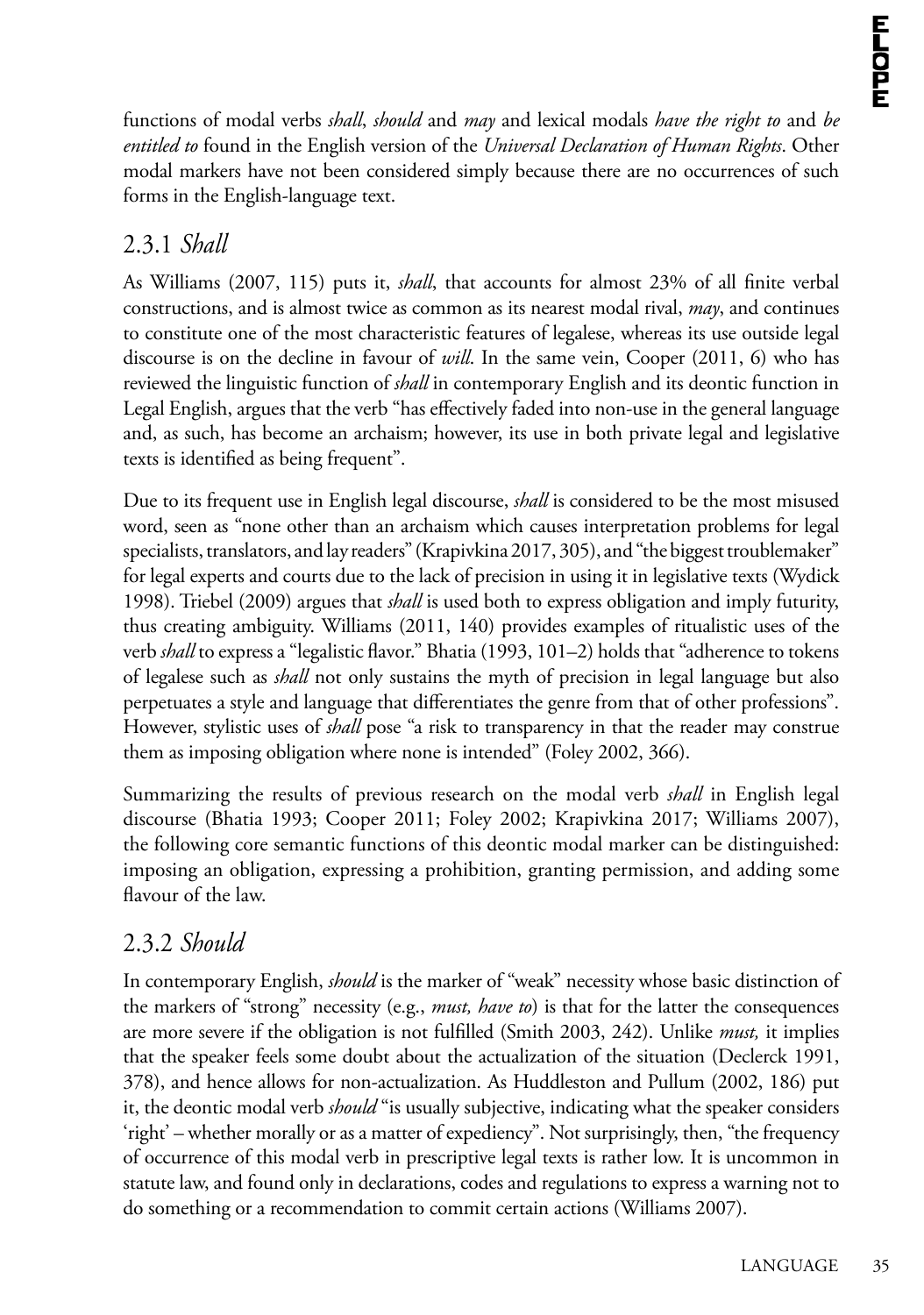### 2.3.3 *May*

The second most commonly used modal marker in legal English is *may* (Williams 2007). Together with the modal verb *shall*, *may* is the only other modal verb in which usage in legal English is greater than in General English (Foley 2001, 193).

In legal discourse, *may* conveys two deontic meanings: permission in positive contexts and prohibition in a negative environment (Aitken and Butt 2004; Williams 2007). In Legal English, both *shall* and *may* authorize the recipient to do something. The difference lies in the fact that *may* implies discretion, while *shall* (or *must*) obligation (see International Labour Office 2007). The modal *shall* is used for the imperative, while *may* is a permissive verb.

### 2.3.4 *Be Entitled to* and *Have the Right to*

In English, modality is primarily associated with the central modal auxiliaries (Williams 2006, 82) or primary (will, would, shall, may, can, must) and secondary (should, might, could, *would,* and *ought to)* modals (Perkins 1983). However, modality can be also expressed by a large number of grammatically and syntactically diverse forms. These lexical modals include adjectives such as *liable, obligatory* or *permissible*, adverbs such as *perhaps* or *surely*, verbs such as *allow* or *require*, nouns such as *permission* or *right* (Huddleston and Pullum 2002, 173), participles such as *bound, entitled* or *authorized* (Perkins 1983). In legal discourse, *may* conveys two deontic meanings: permission in positive contexts and prohibition in a negative in English, modality is primarily associated with the central **i** lexical modals include adjectives such as *liable, obligatory* or *permissible*, adverbs such as *perhaps* or *surely*, verbs such as

Unlike other lexical modals, the expressions be entitled to and have the right to are regularly employed in legal texts. Interesting here is the distinction between *be entitled to* and the modal verb *may* drawn by the Indiana Drafting Manual (1999): the deontic past participle expression be entitled to should be used to create a right, while may should be used to create discretionary authority. This distinction seems to eliminate the ambiguity of deontic modal expressions. However, in legal texts they are often used as synonyms (Jaskot and Wiltos 2017). The same is true for the lexical modal *have the right to* which is employed to confer rights in the contexts where the modal verbs *may* and *shall* are used. *entitled* or *authorized* (Perkins 1983). be used to create discretionary authority. This distinction seems to eliminate the ambiguity of deontic modal

Taking prior research altogether, it seems possible to build up a taxonomy of core deontic modal functions found in legal texts (see Figure 1).



FIGURE 1. Core deontic modal functions in legal texts.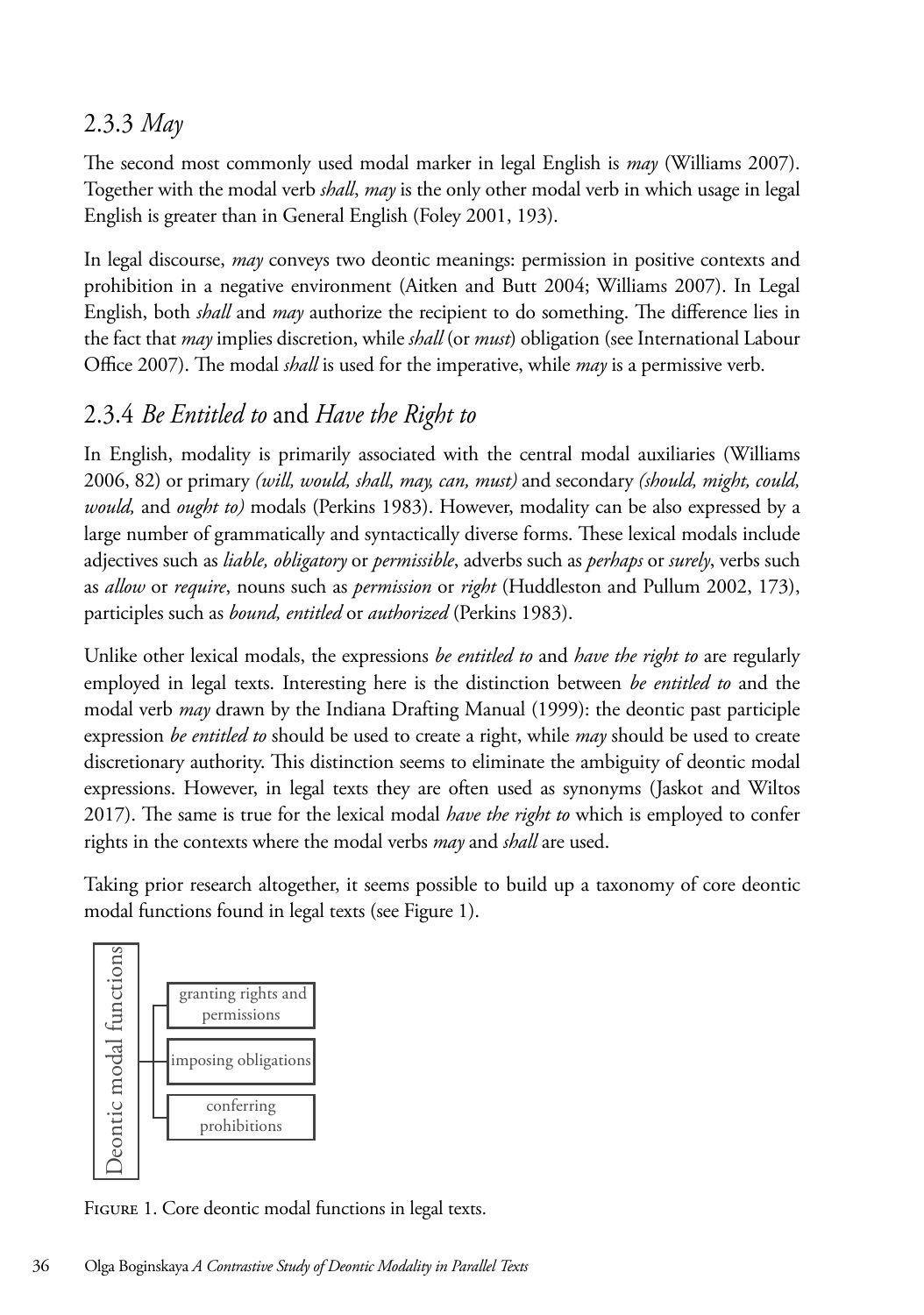## **3 The Current Study**

### 3.1 Materials

The linguistic data chosen in this article comes from the *Universal Declaration of Human Rights* drafted by representatives with different legal and cultural backgrounds from all regions of the world. The Declaration was proclaimed by the United Nations General Assembly in Paris on 10 December 1948 as a common standard for all peoples and all nations, and it has been [translated into over 500 languages, with the](http://www.ohchr.org/EN/UDHR/Pages/SearchByLang.aspx) original language being English. The reason for choosing this document is that it contains a large amount of modal markers in the English, French and Russian versions, which can provide rich materials for this research to conduct a contrastive study.

The data consists of 134 deontic modal markers which have been examined to study how the English, French and Russian resources are employed in legal discourse and reveal what translation procedures are used to express the nuances of modality. For the analysis of deontic modality, English was chosen as a standard, and the data of the Russian and French languages were used as a contrasting background.

### 3.2 Methodology

Modal verbs occur frequently in the *Universal Declaration of Human Rights*, so it is not suitable for researchers to do the data collection and data analysis directly in the texts. Therefore, a small parallel corpus of English, French and Russian was constructed for data processing and analysis. The specific steps were as follows. The texts were transformed into the TXT format and Super Align software was used to align the English, French and Russia corpora.

The article used the contrastive method to approach modals' translation. Through the contrastive study among the English, French and Russian modal systems, an attempt was made to build up an analytical framework and find similarities and discrepancies between the semantic functions of modal markers in the three parallel texts.

All deontic statements found in the English, French and Russian texts were divided into three groups by the type of semantic function they perform (see Figure 1): granting rights and permissions, imposing obligations and conferring prohibitions (Foley 2001; Williams 2007). Examples of each semantic function are presented in sub-sections 4.1–4.3.

## **4 Results**

### 4.1 Granting Rights and Permissions

(1) *Whereas disregard and contempt for human rights have resulted in barbarous acts which have outraged the conscience of mankind, and the advent of a world in which human beings shall enjoy freedom of speech and belief and freedom from fear and want has been proclaimed as the highest aspiration of the common people*

*Принимая во внимание, что пренебрежение и презрение к правам человека привели к варварским актам, которые возмущают совесть*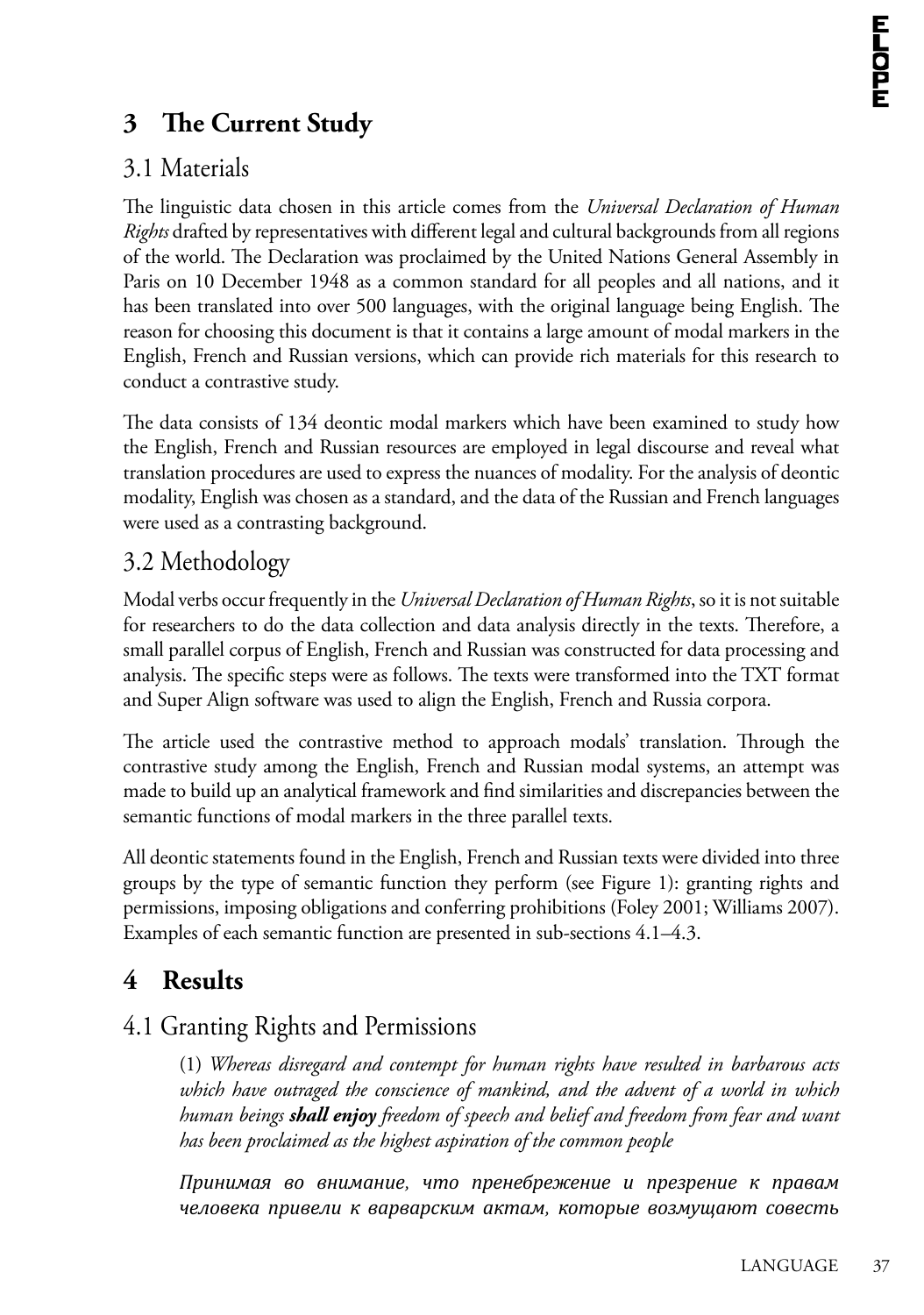*человечества, и что создание такого мира, в котором люди будут иметь свободу слова и убеждений и будут свободны от страха и нужды, провозглашено как высокое стремление людей.* 

*Considérant que la méconnaissance et le mépris des droits de l'homme ont conduit à des actes de barbarie qui révoltent la conscience de l'humanité et que l'avènement d'un monde où les êtres humains seront libres de parler et de croire, libérés de la terreur et de la misère, a été proclamé comme la plus haute aspiration de l'homme,*

The deontic modality exhibited by the modal *shall* is omitted in the Russian and French renditions. Instead of s*hall,* the translator uses the future form of the lexical verb *иметь* in the Russian text and the future form of the verb *être* in the French text. The Russian and French sentences do not contain an explicit obligation, but convey an imperative meaning of *shall* demonstrated by the drafter's choice.

(2) *Everyone is entitled to all the rights and freedoms set forth in this Declaration, without distinction of any kind, such as race, colour, sex, language, religion, political or other opinion, national or social origin, property, birth or other status.*

*Каждый человек должен обладать всеми правами и всеми свободами, провозглашенными настоящей Декларацией, без какого бы то ни было различия, как-то в отношении расы, цвета кожи, пола, языка, религии, политических или иных убеждений, национального или социального происхождения, имущественного, сословного или иного положения.* 

*Chacun peut se prévaloir de tous les droits et de toutes les libertés proclamés dans la présente Déclaration, sans distinction aucune, notamment de race, de couleur, de sexe, de langue, de religion, d'opinion politique ou de toute autre opinion, d'origine nationale ou sociale, de fortune, de naissance ou de toute autre situation.*

The English modal marker *be entitled to* used to grant a permission is rendered with the Russian modal verb *должен* that conveys the imperative rather than permissive meaning. In the French text, the morphological form of the verb *pouvoir* conveys the permissive meaning.

(3) *Everyone has the right to seek and to enjoy in other countries asylum from persecution.*

*Каждый человек имеет право искать убежища от преследования в других странах и пользоваться этим убежищем.* 

*Devant la persécution, toute personne a le droit de chercher asile et de bénéficier de l'asile en d'autres pays.*

The modal marker *have/has the right*, that serves to grant a right, is translated into Russian with the modal marker *иметь право* and into French with the lexical modal *avoir le droit* which convey the similar permissive meaning as the English form.

(4) *Marriage shall be entered into only with the free and full consent of the intending spouses.*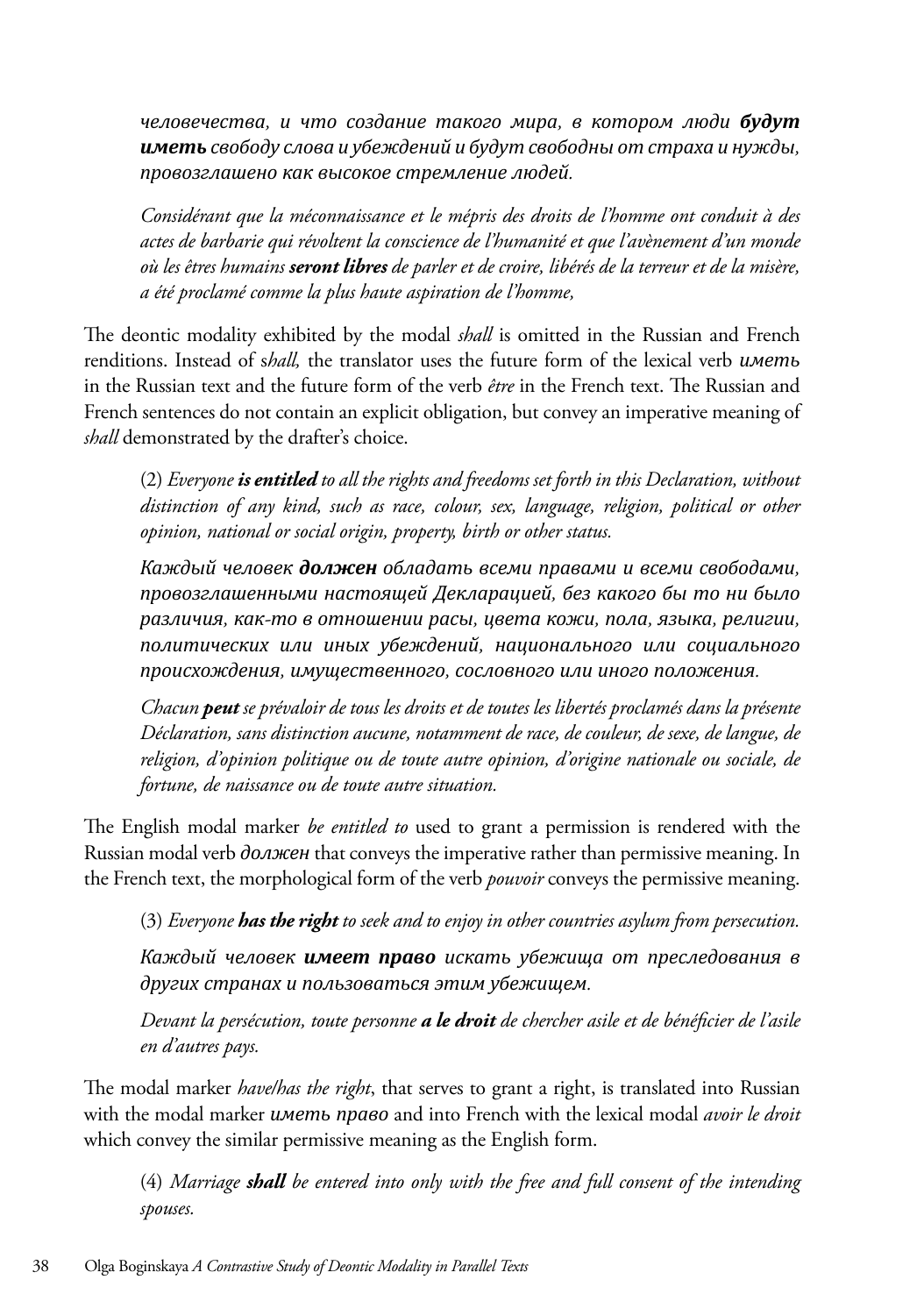*Брак может быть заключен только при свободном и полном согласии обеих вступающих в брак сторон.* 

#### *Le mariage ne peut être conclu qu'avec le libre et plein consentement des futurs époux.*

Permission extends to the right to contract marriage. In this example, *shall* is translated with the Russian modal verb *может* whose positive form always conveys the permissive meaning in the legal context. In the French version, the negative form of the verb *pouvoir* conveys the prohibitive meaning.

(5) *Everyone, as a member of society, has the right to social security and is entitled to realization, through national effort and international co-operation and in accordance with the organization and resources of each State, of the economic, social and cultural rights indispensable for his dignity and the free development of his personality.*

*Каждый человек, как член общества, имеет право на социальное обеспечение и на осуществление необходимых для поддержания его достоинства и для свободного развития его личности прав в экономической, социальной и культурной областях через посредство национальных усилий и международного сотрудничества и в соответствии со структурой и ресурсами каждого государства.*

*Toute personne, en tant que membre de la société, a droit à la sécurité sociale; elle est fondée à obtenir la satisfaction des droits économiques, sociaux et culturels indispensables à sa dignité et au libre développement de sa personnalité, grâce à l'effort national et à la coopération internationale, compte tenu de l'organisation et des ressources de chaque pays.*

*Have the right to* and *be entitled to* are translated with the Russian modal marker – *имеет право* that conveys the permissive meaning. The same strategy is used in the French version. The English modal marker *is entitled to* has been omitted. The meaning conveyed by this marker is rendered with the infinitive preceded by the preposition *à.* 

#### 4.2 Imposition of Obligations

(6) *Whereas it is essential, if man is not to be compelled to have recourse, as a last resort, to rebellion against tyranny and oppression, that human rights should be protected by the rule of law …*

*принимая во внимание, что необходимо, чтобы права человека охранялись властью закона в целях обеспечения того, чтобы человек не был вынужден прибегать, в качестве последнего средства, к восстанию против тирании и угнетения;* 

*Considérant qu'il est essentiel que les droits de l'homme soient protégés par un régime de droit pour que l'homme ne soit pas contraint, en suprême recours, à la révolte contre la tyrannie et l'oppression,*

In this example, *should* is translated into Russian with the modal adverb *необходимо* which conveys the stronger imperative meaning than the English modal verb *should.* In the French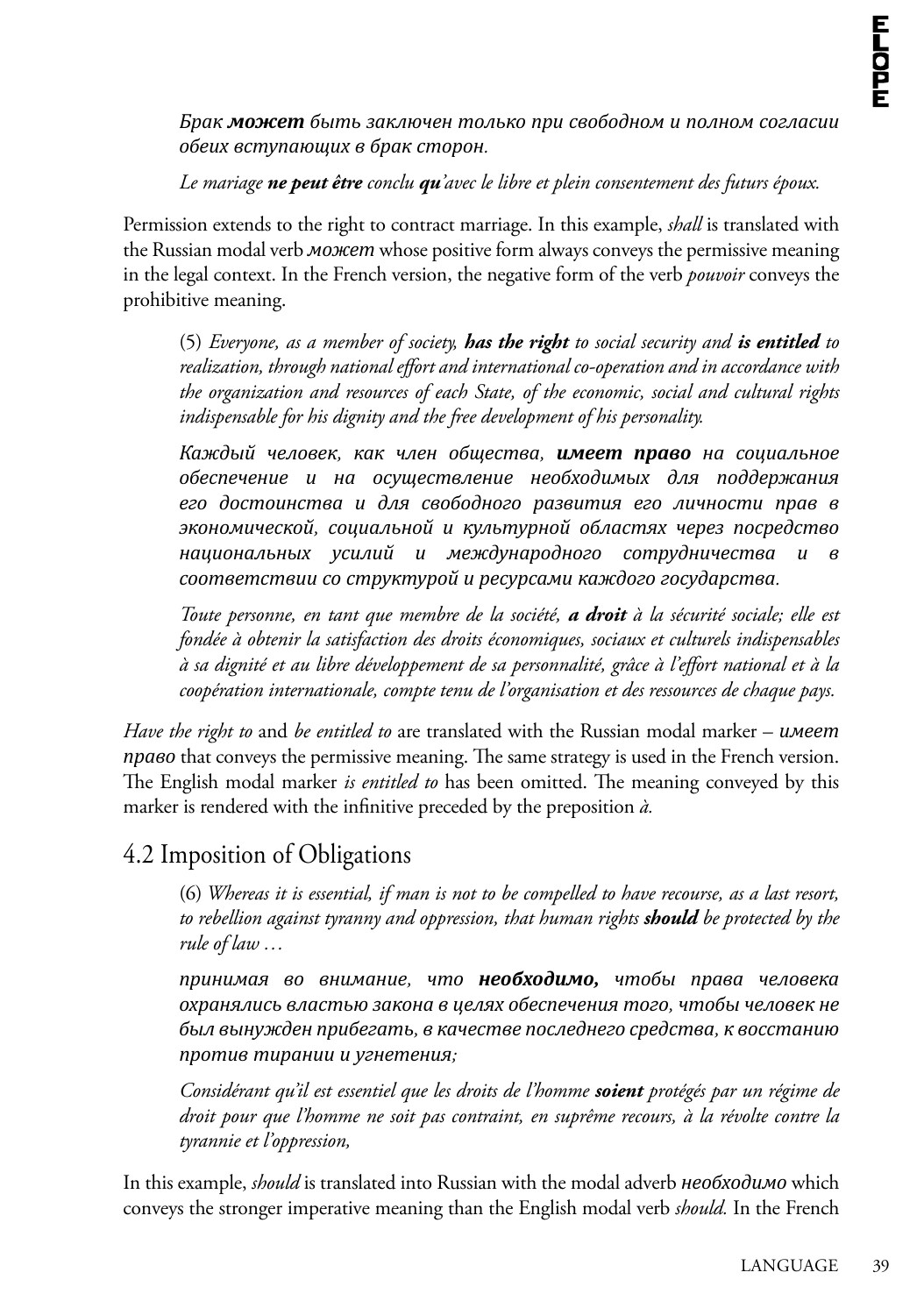version, *should* is rendered with the subjunctive *soient* which conveys the meaning of necessity. It is interesting to note that it is especially in international legal documents that lay down general principles rather than specific obligations that *should* is employed more often.

(7) *They are endowed with reason and conscience and should act towards one another in a spirit of brotherhood.*

*Они наделены разумом и совестью и должны поступать в отношении друг друга в духе братства.*

*Ils sont doués de raison et de conscience et doivent agir les uns envers les autres dans un esprit de fraternité.*

In the English version, there is no explicit obligation to "act towards one another in a spirit of brotherhood", merely the assertion that that action would be a great idea. In the Russian version, the deontic modal verb *должны*, which conveys the stronger imperative meaning than the English modal *should*, is used. In the French text, the modal *doivent* conveys the meaning of stronger obligation than *should*.

(8) *The will of the people shall be the basis of the authority of government; this will shall be expressed in periodic and genuine elections which shall be by universal and equal suffrage and shall be held by secret vote or by equivalent free voting procedures.*

*Воля народа должна быть основой власти правительства; эта воля должна находить себе выражение в периодических и нефальсифицированных выборах, которые должны проводиться при всеобщем и равном избирательном праве путем тайного голосования или же посредством других равнозначных форм, обеспечивающих свободу голосования.*

*La volonté du peuple est le fondement de l'autorité des pouvoirs publics; cette volonté doit s'exprimer par des élections honnêtes qui doivent avoir lieu périodiquement, au suffrage universel égal et au vote secret ou suivant une procédure équivalente assurant la liberté du vote.*

*Shall*, used to express an order and state the obligations of the government, is translated with the Russian deontic modal verb *должна/ы* which conveys the similar imperative meaning. In the French version, no modal marker is used. Instead, the linking verb *est* is employed.

(9) *Parents have a prior right to choose the kind of education that shall be given to their children.*

*Родители имеют право приоритета в выборе вида образования для своих малолетних детей.*

*Les parents ont, par priorité, le droit de choisir le genre d'éducation à donner à leurs enfants.*

The English modal *shall*, that is used to impose an obligation on national governments to give education to children, has been lost in the Russian rendering. The shift from the modal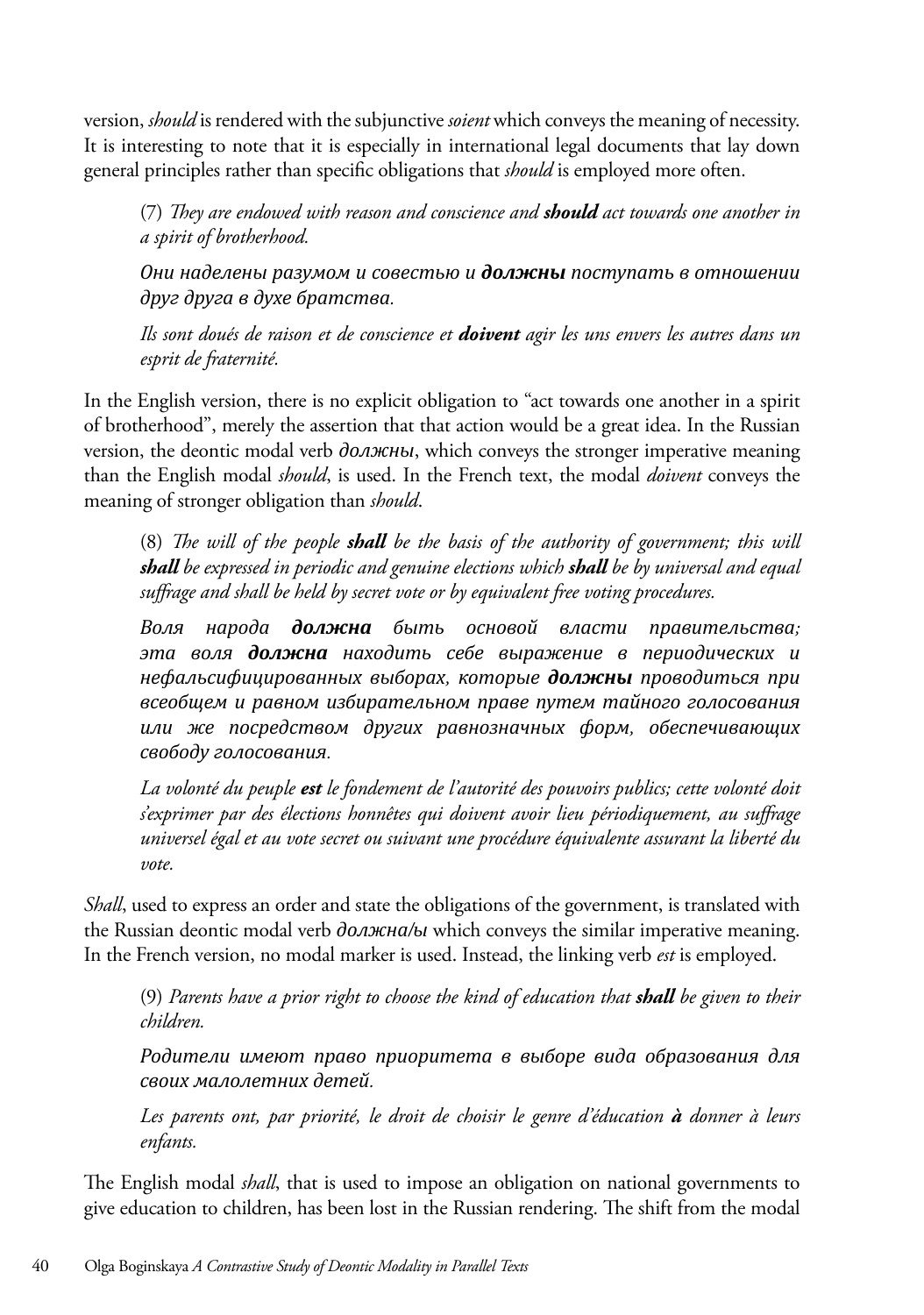to non-modal form has distorted the nuance of meaning in the utterance. In the French text, instead of the modal marker, the infinitive preceded by the preposition  $\dot{a}$  is employed to express obligation.

#### 4.3 Conferring Prohibitions

(10) *This right may not be invoked in the case of prosecutions genuinely arising from nonpolitical crimes or from acts contrary to the purposes and principles of the United Nations.*

*Это право не может быть использовано в случае преследования, в действительности основанного на совершении неполитического преступления, или деяния, противоречащего целям и принципам Организации Объединенных Наций.*

*Ce droit ne peut être invoqué dans le cas de poursuites réellement fondées sur un crime de droit commun ou sur des agissements contraires aux buts et aux principes des Nations Unies.*

The negative form of the modal verb *may* is translated with the Russian negative form of the modal verb *может* and the French negative form of the modal *pouvoir*, which also convey the prohibitive meaning. What is interesting here is that in the French utterance only the negator *ne* is used. As Schapansky (2002, 793) puts it, contrary negation, in which *ne* does not form a negative association with another element (e.g., *pas, personne),* "is not used to deny a proposition but rather used to weaken an assertion".

(11) *No one shall be arbitrarily deprived of his property.*

*Никто не должен быть произвольно лишен своего имущества.*

*Nul ne peut être arbitrairement privé de sa nationalité, ni du droit de changer de nationalité*

Prohibition is indicated by *shall* preceded by the negative indefinite pronoun in all the statements under study.

(12) *No one may be compelled to belong to an association.*

*Никто не может быть принуждаем вступать в какую-либо ассоциацию.*

*Nul ne peut être obligé de faire partie d'une association.*

The prohibition expressed with the modal *may* preceded by the negative indefinite pronoun *no one* is translated into Russian with the negative form of the modal verb *может* preceded by the negative indefinite pronoun *никто*. In the French version, it is expressed with the negative form of the verb *pouvoir* preceded by the negative pronoun *nul*.

(13) *These rights and freedoms may in no case be exercised contrary to the purposes and principles of the United Nations.*

*Осуществление этих прав и свобод ни в коем случае не должно противоречить целям и принципам Организации Объединенных Наций.*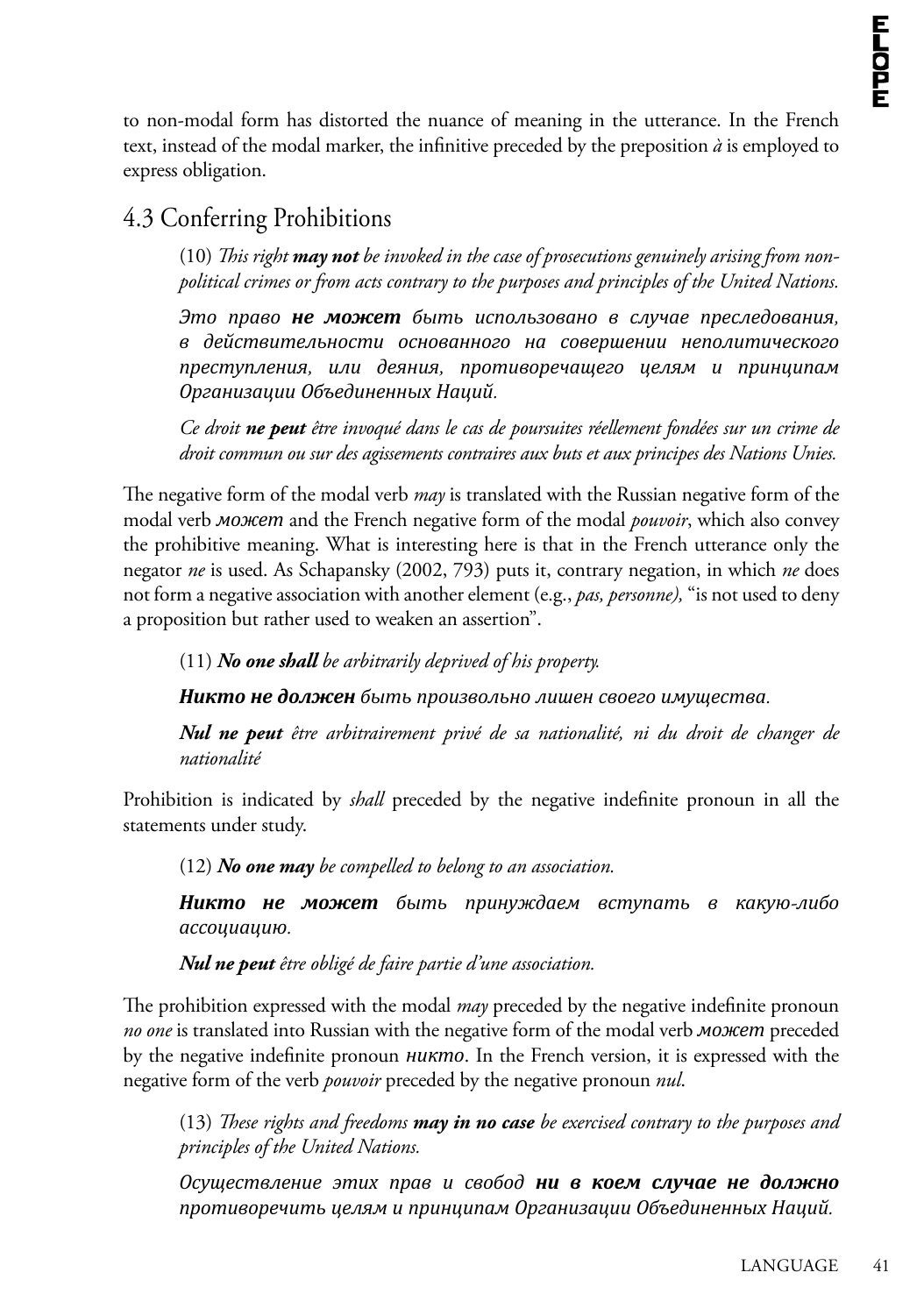#### *Ces droits et libertés ne pourront, en aucun cas, s'exercer contrairement aux buts et aux principes des Nations Unies.*

The prohibition expressed with the modal verb *may* followed by the adverb *in no case* is translated with the Russian negative form of the modal verb *должен* preceded by the adverb *ни в коем случае*. In the French text, the negative form of the future tense verb *pouvoir* followed by the adverb *en aucun cas* is used which indicates the omission of the modal meaning.

The distributions of deontic modal markers in the English, Russian and French texts are depicted in Tables 1, 2 and 3.

| shall  |                | Should |      | may    |               | be entitled to |               | have<br>the right to |      |
|--------|----------------|--------|------|--------|---------------|----------------|---------------|----------------------|------|
| Number | $\%$           | Number | $\%$ | Number | $\frac{0}{0}$ | Number         | $\frac{0}{0}$ | Number               | $\%$ |
| 27     | 4 <sub>1</sub> |        |      |        |               |                | 4             | 24                   | 36   |

Table 1. The distribution of deontic modal markers in the English version.

Table 2. The distribution of deontic modal markers in the Russian version.

| должен |      | иметь право |      | мочь   |               | необходимо |      |
|--------|------|-------------|------|--------|---------------|------------|------|
| Number | $\%$ | Number      | $\%$ | Number | $\frac{0}{0}$ | Number     | $\%$ |
| 21     | 26   | 28          | 35   | 30     | 36.8          |            | 0.2  |

Table 3. The distribution of deontic modal markers in the French version.

| pouvoir |      | devoir |      | avoir le droit |      | $\dot{a}$ + infinitive |      |
|---------|------|--------|------|----------------|------|------------------------|------|
| Number  | $\%$ | Number | $\%$ | Number         | $\%$ | Number                 | $\%$ |
|         | 30   |        | 26.6 |                | 36.7 |                        |      |

The distributions of positive and negative forms of deontic modals in the English, Russian and French texts are presented in Tables 4, 5 and 6.

Table 4. The distribution of positive and negative deontic modal markers in the English text.

|               | Shall | <b>Should</b> |  |
|---------------|-------|---------------|--|
| Positive form |       |               |  |
| Negative form |       |               |  |

Table 5. The distribution of positive and negative deontic modal markers in the Russian text.

|                      | Должен/<br>должны | Может/<br><b>MOTVT</b> |
|----------------------|-------------------|------------------------|
| <b>Positive form</b> |                   |                        |
| <b>Negative form</b> |                   |                        |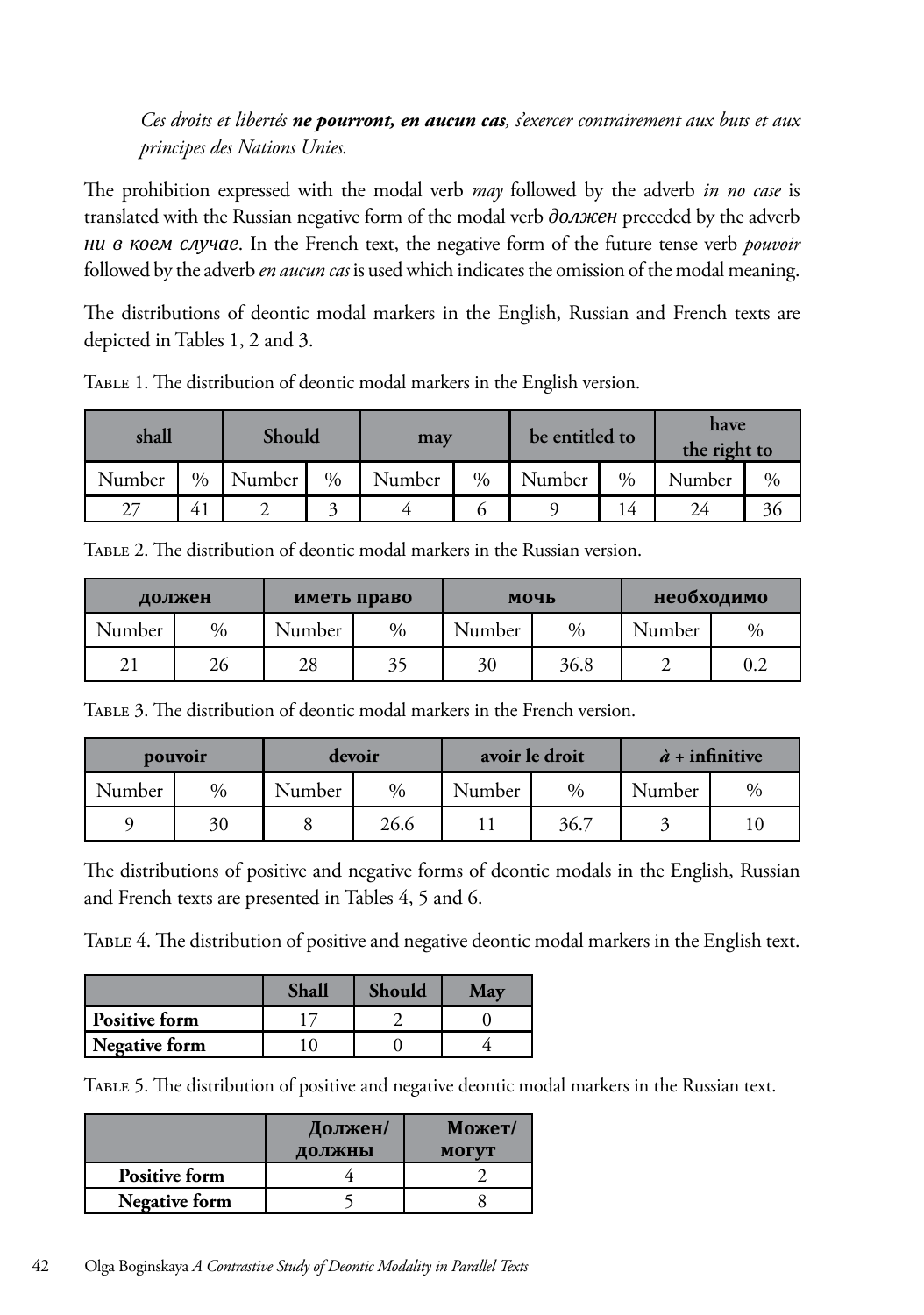Table 6. The distribution of positive and negative deontic modal markers in the French text.

|               | Pouvoir | Devoir |
|---------------|---------|--------|
| Positive form |         |        |
| Negative form |         |        |

The distribution of the modal verbs in active and passive sentences is presented in Table 7.

Table 7. The distribution of the modal verbs *shall*, *should* and *may* and their Russian and French equivalents in active and passive sentences.

|                                    | Active | <b>Passive</b> |
|------------------------------------|--------|----------------|
| <b>English modals</b>              |        | 24             |
| Russian modal<br>equivalents       | 16     | 14             |
| <b>French modal</b><br>equivalents | 21     |                |

Table 8 presents the results of a contrastive analysis of the deontic modal markers in the parallel texts at the semantic level (see Table 8).

| English           | <b>Russian</b>                | French                                 |
|-------------------|-------------------------------|----------------------------------------|
| shall             | может                         | pouvoir                                |
|                   | должен                        | être in present simple                 |
|                   | omitted                       | omitted                                |
|                   | future tense                  | être in future simple                  |
|                   |                               | devoir                                 |
| should            | должен                        | être in present subjunctive            |
|                   | необходимо (adverb)           | devoir                                 |
| may (not)         | (не) может                    | (ne) pouvoir in present simple         |
| may (in no case)  | (ни в коем случаем не) должно | (ne) pouvoir in present<br>subjunctive |
| have the right to | имеет право                   | avoir le droit                         |
| be entitled to    | должен                        | pouvoir                                |
|                   | имеет право                   | avoir le droit                         |

Table 8. English, Russian and French modal markers: results of the contrastive analysis.

#### **5 Discussion**

As Tables 1, 2 and 3 show, there is a marked variation in the distribution of deontic modal markers in the English, Russian and French texts. The tables show the predominance of the modals *shall* and *have the right to* in the English text, *может* and *имеет право* in the Russian one, and *pouvoir* and *avoir le droit* in the French version. It should be noted that Russian and French have fewer modal verbs than English. For example, French has only two modal verbs that convey the deontic meanings, *pouvoir* and *devoir*. In Russian, these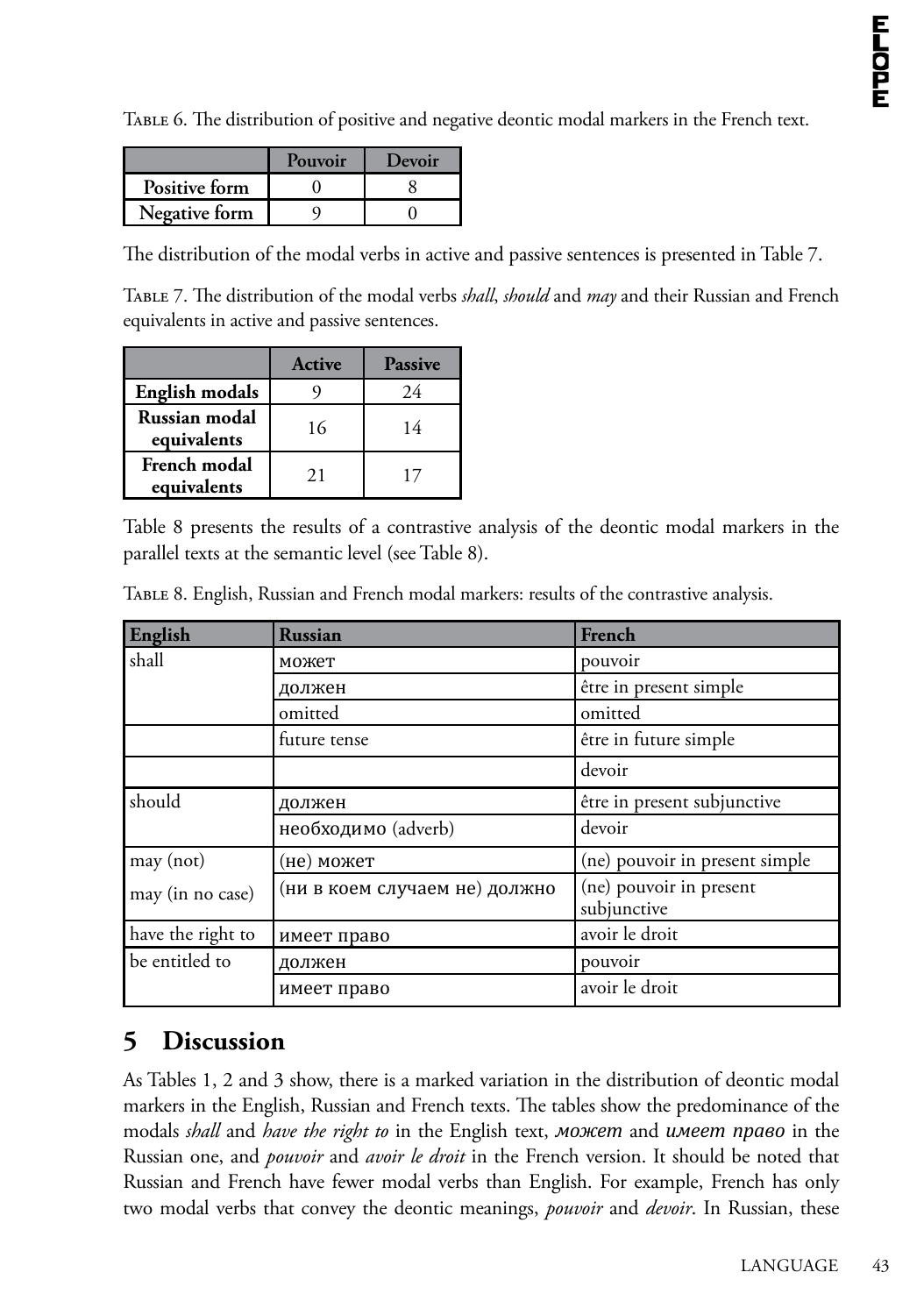are *должен* and *мочь*. In this regard, the deontic meanings are often conveyed by lexical modal markers, the most common of which are *avoir le droi* in the French version (36.7% of all occurrences of modal markers in the French text) and *иметь право* in the Russian one (35% of all occurrences of modal markers in the Russian text).

As for English, the observed greater frequency of *shall*, comprising 41%, is consistent with the previous results (Bázlik and Ambrus 2009; Cooper 2011; Krapivkina 2017; Tiersma 1999). Even when taking into account the small size of the corpus, it seems possible to say that the modal verb *shall* is the most commonly used modal in Legal English, with the second ranked *have the right to*, comprising 36% of all occurrences. The non-frequent occurrence of *should* (3%) is quite understandable, because it conveys weak obligation. It may come as a surprise, however, that *must* is not in the text. This might be due to the increased use of *shall*  to express strong obligation, and the negative form of *may* to express prohibition.

Table 4 shows the predominance of positive forms of *shall* and *should* and the predominance of negative forms of *may* in the English text. In the Russian text, as can be seen in Table 5, the modal verbs *должен* and *может* in the negative environment are predominant. Table 6 shows that in the French version, the modal verb *pouvoir* is used only in its negative form, whereas the verb *devoir* in its positive form.

In the English text, negation is mainly expressed with the negative pronoun *no one* followed by the positive form of the modal verb. The following examples illustrate the case:

#### (14) *No one shall be arbitrarily deprived of his property.*

*No one may be compelled to belong to an association.*

The Russian equivalent is the indefinite pronoun *никто* followed by the negative particle *не* and the modal verb:

(15) *Никто не должен быть произвольно лишен своего имущества.*

*Никто не может быть принуждаем вступать в какую-либо ассоциацию.*

The French equivalent of the English pronoun *no one* is *nul* followed by the negative particle *ne.*

(16) *Nul ne peut être arbitrairement privé de sa nationalité, ni du droit de changer de nationalité.* 

Unlike the English drafter, the Russian and French ones intend the negative concord interpretation, on which the Russian word *никто* and the French word *nul* do not exert independent negative force (Thornton et al. 2016).

Table 7 shows that the voice of sentences containing modal verbs does not always coincide in the three parallel texts. The analysis has identified five cases of discrepancy in the English, Russian and French texts. This observation is consistent with the features of English, Russian and French legal languages in general, as the passive voice is used to a lesser extent in legal French and Russian (Kozhevnikov 2016; Krapivkina 2018). The following are examples from the parallel texts.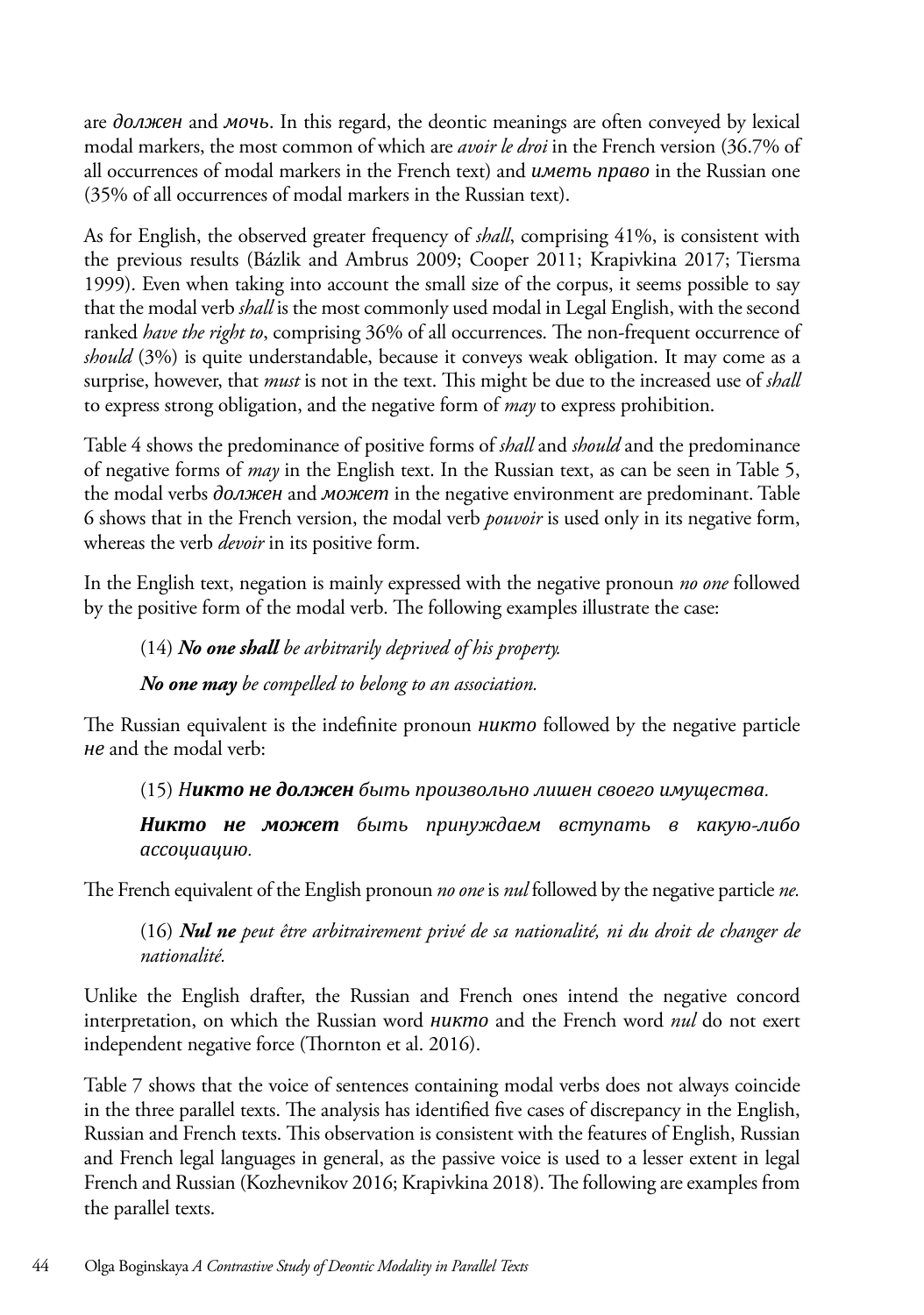(17) *this will shall be expressed in periodic and genuine elections …*

*эта воля должна находить себе выражение в периодических и нефальсифицированных выборах …*

*cette volonté doit s'exprimer par des élections honnêtes ...*

In the English sentence, the modal verb is used in its passive form, whereas in the French and Russian versions the modal verbs are in their active forms followed by the reflexive verbs.

A greater diversity of modal verbs was revealed in the English text. One and the same English modal marker has two or more versions in the Russian and French texts. The carrier of modal meaning in Russian and French sentences is a verb in both the active and passive voices. The analysis identified that the frequency of using "modal verb + expansion form" in the passive form is much higher in the English text. In the Russian and French texts, a tendency to use the active voice of reflexive verbs after the modal markers was observed.

There are certain shifts within the modal verbs observed in the parallel texts. In order to express prohibition, the negative forms of the modal verbs *должен* and *может* are used in the Russian text, while in the English text negated forms of the verbs *shall* and *may* are used. In the French text, the negative form of the modal verb *pouvoir* is used. There is no strict correspondence between these forms. English negated forms can be expressed both with the Russian verbs *не должен* and *не может*. In the French version, the negative forms of the verbs *être* in future simple and *pouvoir* in present simple are used. In these cases, the Russian and French languages do not differentiate these meanings. Both modal markers are valid due to the general regulatory nature of declarations that eliminates differences in the meanings of modal verbs. This is an example of how extralinguistic factors influence the rethinking of grammatical forms and lexical units.

The English modal verbs *shall* and *should* are rendered into Russian with the verb *должен*, thus being considered synonyms. The same is observed in the French version: *shall* and *should* are rendered with the verb *devoir*. However, the modal verb *should* is not comparable to *shall*  in its deontic strength. It is rarely observed as an illocutionary force indicator of directives, which might be due to the weakness with which obligation is expressed.

The analysis has revealed one occurrence of the adverb *необходимо* for rendering the English *should* in the Russian text. This rendering changed the simple syntactic structure of the English sentence into the complex one in the Russian text. *Shall* has proved to be semantically equivalent to the Russian verbs *может* and *должен.* It is translated into Russian with *должен* and *может*, and conveys the directive or permissive meaning when its purpose is to regulate human behaviour. Additionally, the Russian simple future and the English modal *shall* have proved to be technically equivalent in conveying the meaning of *shall*. In this case, the Russian sentence does not contain explicit obligation, but conveys the imperative meaning of *shall*. The zero equivalent strategy, which is employed in one instance for *shall*, is inadequate since the nuances of modality are lost.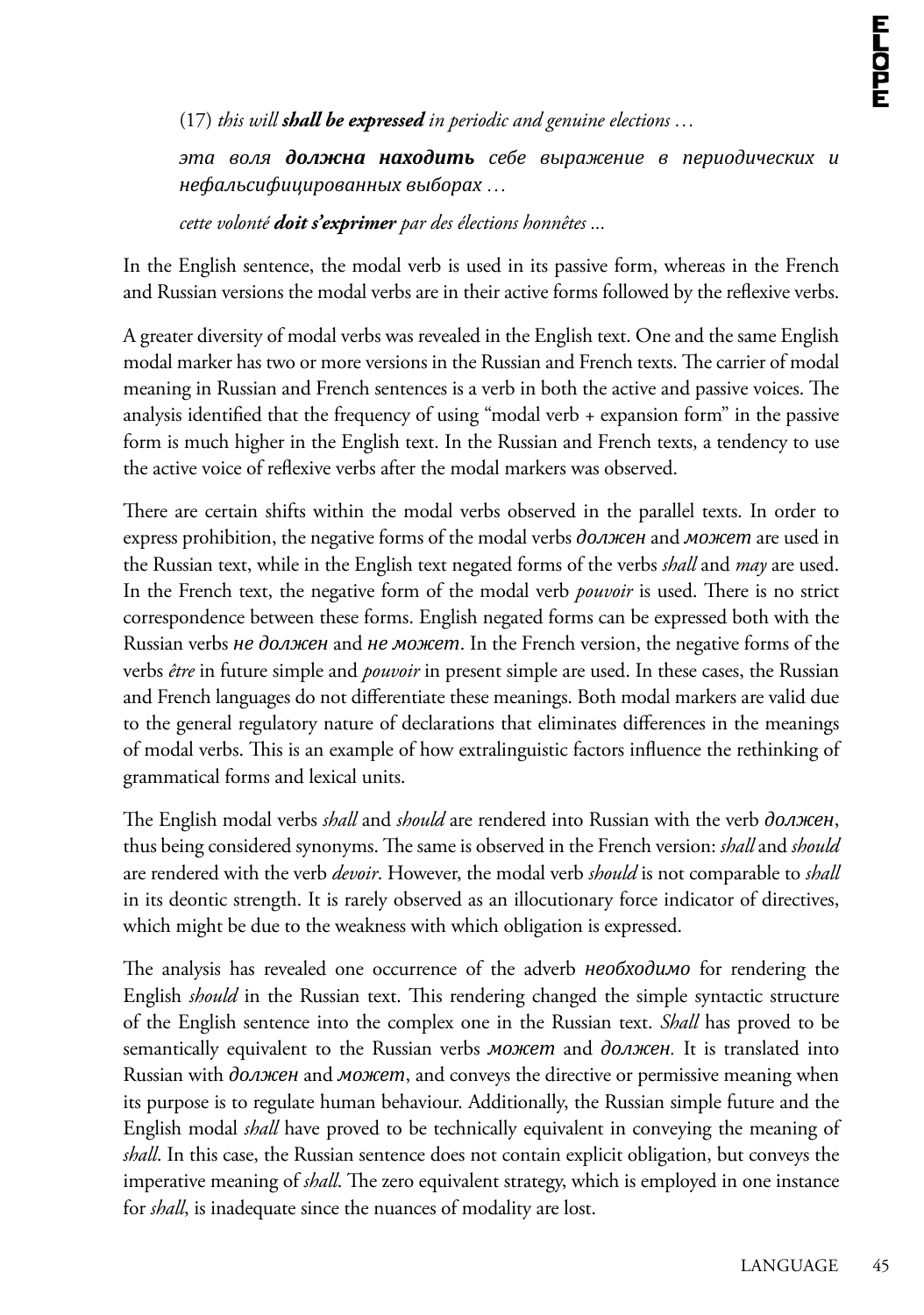In the French version, five variants of rendition of the verb *shall* were found: the present and future tense of the verb *être*, the modal verbs *pouvoir* and *devoir*, and omission of modal markers.

The modal marker *be entitled to* has two meanings in the Russian text: permission and obligation. The same is observed in the French text. It is rendered with two modal markers: *avoir le droit* and *pouvoir.* Only the modal marker *have the right to* has one correspondence in the Russian and French texts.

Thus, two types of translation strategies were identified in the Russian and French texts: formal and semantic equivalence; and formal mismatch but semantic equivalence. Below are examples of the use of these strategies.

(18) *Men and women of full age, without any limitation due to race, nationality or religion, have the right to marry and to found a family.*

*Мужчины и женщины, достигшие совершеннолетия, имеют право без всяких ограничений по признаку расы, национальности или религии вступать в брак и основывать свою семью.*

*A partir de l'âge nubile, l'homme et la femme, sans aucune restriction quant à la race, la nationalité ou la religion, ont le droit de se marier et de fonder une famille.*

The translation corresponds to the source text both formally and semantically.

(19) *These rights and freedoms may in no case be exercised contrary to the purposes and principles of the United Nations.*

*Осуществление этих прав и свобод ни в коем случае не должно противоречить целям и принципам Организации Объединенных Наций.*

*Ces droits et libertés ne pourront, en aucun cas, s'exercer contrairement aux buts et aux principes des Nations Unies.*

The negative form of the modal *may* means *it is prohibited.* In the Russian text, the translator uses the negative form of the verb *должно* which also means *it is prohibited*. It corresponds to the original text semantically, but not formally. In the French text, the negative form of the English modal verb *may* be rendered with the negative subjunctive *pouvoir*, which conveys the same prohibitive meaning.

## **6 Concluding Remarks**

This study has attempted to offer an account of deontic modal markers across the English, Russian and French versions of the *Universal Declaration of Human Rights*. The main objective of this article has been to detect key modality features and linguistic means that convey deontic modal meanings by examining the three parallel texts from the perspective of a contrastive analysis.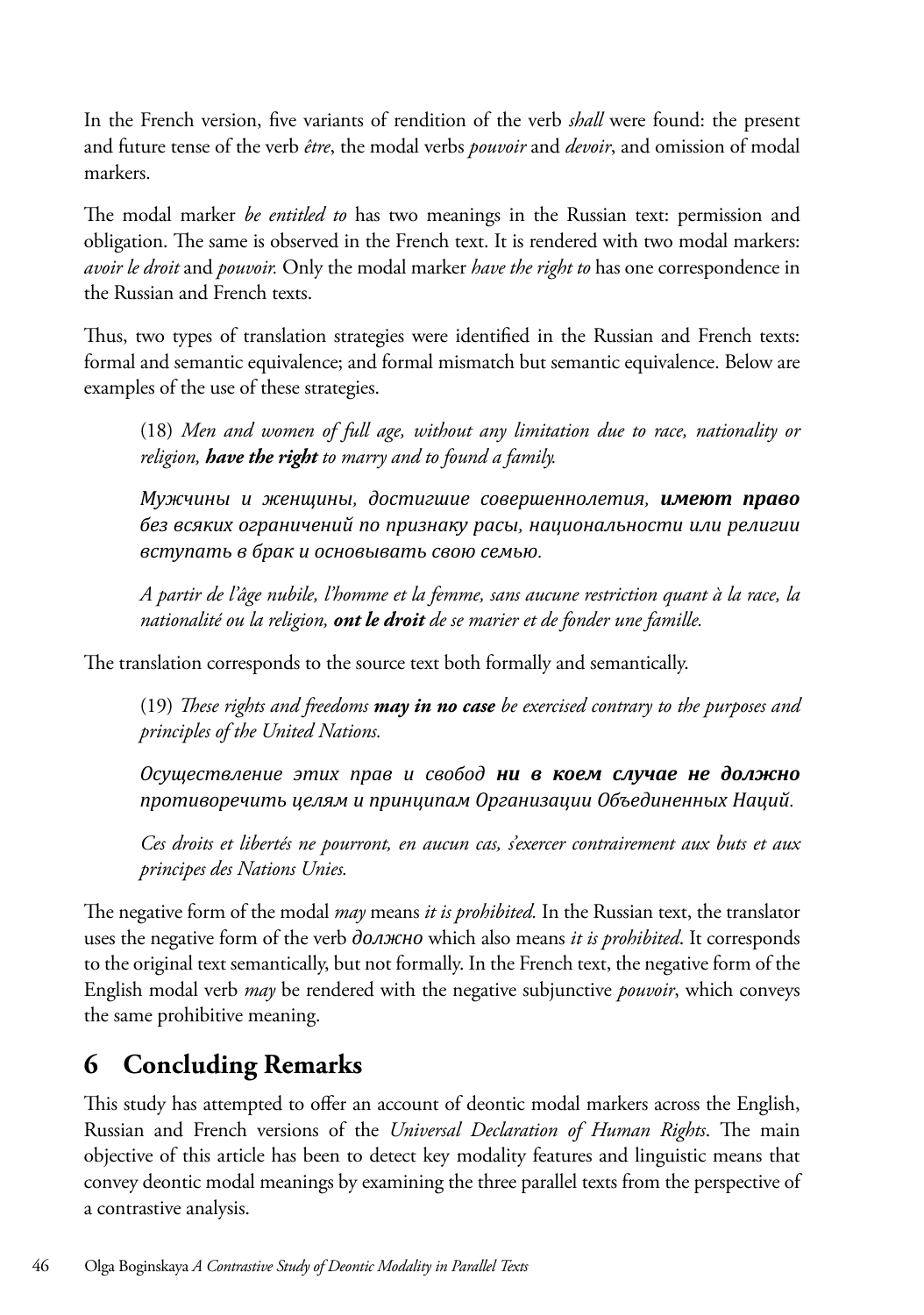The need to study deontic modality has arisen due to semantic discrepancies between modal expressions in linguistic variants of the same text. The negotiation of such semantic difficulties is a challenge for legal translators.

In the English, Russian and French legal texts, deontic modality performs a variety of functions, including granting rights and permissions, imposing obligations, and conferring prohibitions. A variety of modal markers are employed to perform these functions.

Despite the fact that Russian and French modality systems are not as grammaticalized as the English one, Russian and French prove to possess a number of deontic modal markers which enhance the stylistic variation. In Russian, the modal markers found in the text under study are the modal verbs *должен* and *мочь*, the modal adverb *необходимо* and the modal construction *иметь право*. In French, these are the modal verbs *devoir* and *pouvoir* and the lexical modal expressions *avoir le droit* and *infinitive* + *à.*

The analysis aimed to identify convergences and discrepancies in the use of deontic linguistic means has revealed that French and Russian have more in common than French and English or Russian and English. Translators should properly understand the modal systems of source and target languages and distinctions that each modal displays due to the ambiguity manifested by modal verbs, which can be polysemous and get a precise meaning only in context.

The present study has offered only a glimpse into this problem by looking at some instances of semantic discrepancies between the three languages. Further studies of authentic data derived from various text types are needed. One of the avenues for further research is a context that plays a key role in the rendering of modals across languages.

## **References**

Aitken, James K., and Peter Butt. *The Elements of Drafting*. Sydney: Lawbook.

Baker, Mona. 1992. *In Other Words*. London: Routledge.

- Bhatia, Aditi, and Vijay K. Bhatia. 2011. "Discursive Illusions in Legislative Discourse: A Socio-Pragmatic Study." *International Journal for the Semiotics of Law – Revue internationale de Sémiotique juridique* 24 (1): 1–19. [https://doi.org/10.1007/s11196-010-9178-5.](https://doi.org/10.1007/s11196-010-9178-5)
- Bhatia, Vijay. 1993. *Analysing Genre: Language Use in Professional Settings*. London: Longman.

Boginskaya, Olga. 2020. "The Simplification of Jury Instructions: Legal-Lay Interactions in Jury Trials." *ESP Today* 8 (2): 297–318.

Bybee, Joan, Revere Perkins, and William Pagliuca. 1994. *The Evolution of Grammar: Tense, Aspect, and Modality in the Languages of the World.* Chicago: University of Chicago Press.

- Cooper, Paul Kendall. 2011. *Is There a Case for the Abolition of* Shall *from EU Legislation?* Riga: Riga Graduate School of Law.
- Declerck, Renaat 1991. *A Comprehensive Descriptive Grammar of English*. Tokyo: Kaitakusha.
- Depraetere, Ilse, and Chad Langford. 2020. *Advanced English Grammar: A Linguistic Approach*. London: Bloomsbury Academic.
- Dickerson, Reed. 1990. "Choosing between *Shall* and *Must* in Legal Drafting." *Scribes. Journal of Legal Drafting* 1: 144–47.
- Downing, Angela, and Phillip Locke. 1992. *A University Course in English Grammar*. Hemel Hempstead: Phonix ELT.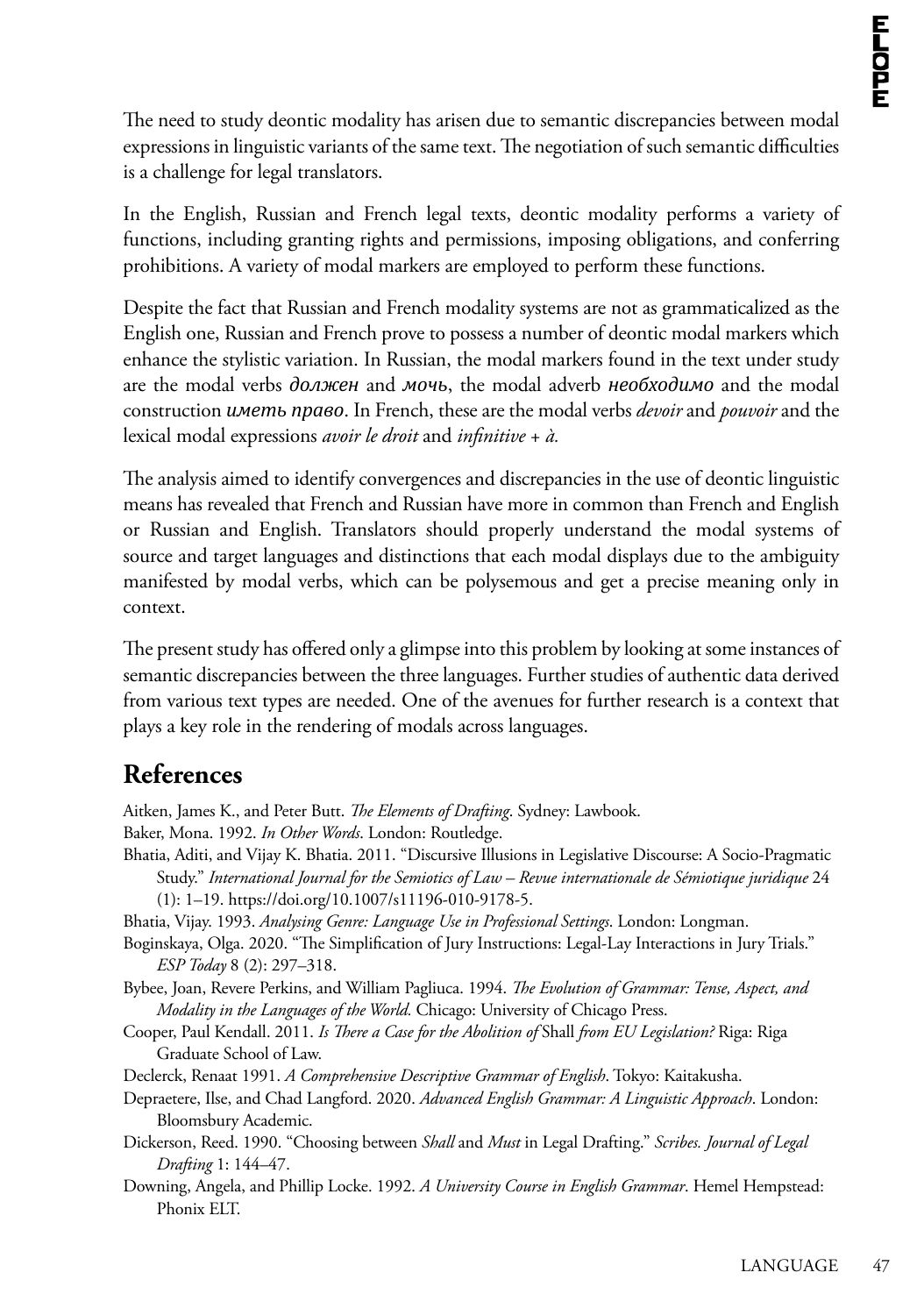- Foley, Richard. 2001. "Going Out of Style? *Shall* in EU Legal English." *Proceedings of the Corpus Linguistics 2001 Conference,* edited by P. Rayson, A. Wilson, T. McEnery, A Hardie, and S. Khoja*,* 185–95. Lancaster: University Centre for Computer Corpus Research on Language Technical Papers.
- —. 2002. "Legislative Language in the EU: The Crucible." *International Journal for the Semiotics of Law* 15 (4): 361–74. <https://doi.org/10.1023/A:1021203529151>.
- Garner, Bryan. 1995. *A Dictionary of Modern Legal Usage.* New York: Oxford University Press.

Gibova, Klaudia. 2011. "On Modality in EU Institutional-Legal Documents." In *English Matters II,* edited by Alena Kačmárová, 6–12. Prešove: Prešovská univerzita.

- Halliday, Michael. 1978. *Language as Social Semiotic: The Social Interpretation of Language and Meaning. Theory & Practice in Language Studies*. London: Edward Arnold.
- Huddleston, Rodney, and Geoffrey K. Pullum. 2002. *The Cambridge Grammar of the English Language*. Cambridge: Cambridge University Press.

International Labour Office. 2007. *Manual for Drafting ILO Instruments. The Quick Guide*. Geneva International Labour Organization. [https://www.ilo.org/wcmsp5/groups/public/@dgreports/@jur](https://www.ilo.org/wcmsp5/groups/public/@dgreports/@jur/documents/publication/wcms_426014.pdf) [/documents/publication/wcms\\_426014.pdf.](https://www.ilo.org/wcmsp5/groups/public/@dgreports/@jur/documents/publication/wcms_426014.pdf)

Jaskot, Maciej Paweł, and Agnieszka Wiltos. 2017. "An Approach to the Translation of Deontic Modality in Legal Texts. The Case of the Polish and English Versions of the Charter of Fundamental Rights of the European Union." *Cognitive Studies* 17: 12–34.<https://doi.org/10.11649/cs.1454>.

Kozhevnikov, Vladimir. 2016. *Techniques in Creating Legal Documents*. Omsk: Omsk Institute of Economics.

Krapivkina, Olga. 2017. "Semantics of the Verb *Shall* in Legal Discourse." *Jezikoslovlje* 18 (2): 305–17.

—. 2018. "Sight Translation and Its Status in Training of Interpreters and Translators." *Indonesian Journal of Applied Linguistics* 7 (3): 695–704. [https://doi.org/10.17509/ijal.v7i3.9820.](https://doi.org/10.17509/ijal.v7i3.9820)

- Lian, Zhangjun, and Ting Jiang. 2014. "A Study of Modality System in Chinese-English Legal Translation from the Perspective of SFG." *Theory and Practice in Language Studies* 4 (3): 497–503. [https://](https://doi.org/10.4304/tpls.4.3.497-503) [doi.org/10.4304/tpls.4.3.497-503.](https://doi.org/10.4304/tpls.4.3.497-503)
- Lyons, John. 1977. *Semantics*. Cambridge: Cambridge University Press.

Mattila, Heikki E.S. 2013. *Comparative Legal Linguistics. Language of Law, Latin and Modern Lingua Francas*. London: Routledge.

- Mellinkoff, David. 1963. *The Language of the Law*. Boston: Little, Brown & Co.
- Orts, María Ángeles. 2015. "Power and Complexity in Legal Genres: Unveiling Insurance Policies and Arbitration Rules." *International Journal for the Semiotics of Law – Revue internationale de Sémiotique juridique* 28 (3): 485–505.<https://doi.org/10.1007/s11196-015-9429-6>.
- Palmer, Frank. 2001. *Mood and Modality*. Cambridge: Cambridge University Press.

—. 2003. "Modality in English: Theoretical, Descriptive and Typological Issues." In *Modality in Contemporary English,* edited by Roberta Facchinetti, Frank Palmer, and Manfred Krug, 1–17. Berlin: Mouton de Gruyter. <https://doi.org/10.1515/9783110895339.1>.

- —. 2013. *Modality and the English Modals*. 2nd ed. New York: Routledge.
- Panocová, Renáta, and Lukáš Lukačín. 2019. "Epistemic Modal Markers in Two Domains of Academic Research Papers in English." *Brno Studies in English* 45 (2): 121–38.

Parrott, Martin. 2000. *Grammar for English Language Teachers*. Cambridge: Cambridge University Press.

Perkins, Michael R. 1983. *Modal Expressions in English*. London: Frances Pinter.

Quirk, Randolph, Greenbaum Sidney, Leech Geoffrey, and Svartvik Jan. 1989. *A Comprehensive Grammar of the English Language.* Harlow: Longman.

- Sarcevic, Susan. 1997. *New Approach to Legal Translation*. The Hague: Kluwer Law International.
- Smith, Nicholas. 2003. "Changes in the Modals and Semi-Modals of Strong Obligation and Epistemic Necessity in Recent British." In *Modality in Contemporary English,* edited by Roberta Facchinetti, Frank Palmer, and Manfred Krug, 241–66. Berlin: Mouton de Gruyter. [https://doi.org/10.1515](https://doi.org/10.1515/9783110895339.241) [/9783110895339.241](https://doi.org/10.1515/9783110895339.241).
- Thornton, Rosalind, Anna Notley, Vincenzo Moscati, and Stephen Crain. 2016. "Two Negations for the Price of One." *Glossa: A Journal of General Linguistics* 1 (1): 45. [https://doi.org/10.5334/gjgl.4.](https://doi.org/10.5334/gjgl.4)

Tiersma, Peter. 1999. *Legal Language*. Chicago: University of Chicago Press.